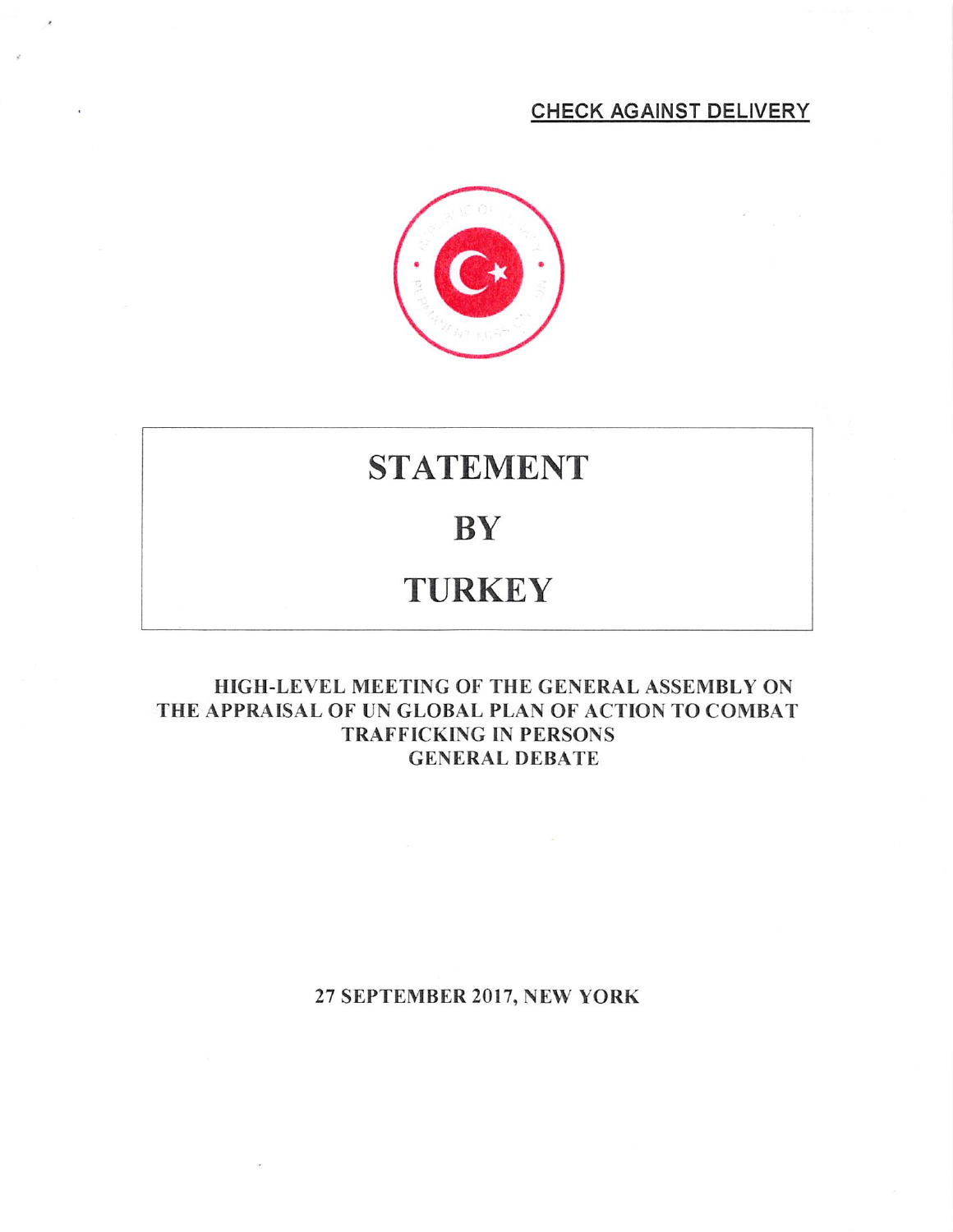Mr. President of the General Assembly, Mr. Secretary-General, Mr. Under Secretary General, Madame Special Rapporteur, Ladies and Gentlemen,

At the outset, we would like to thank the President of the General Assembly for organizing this meeting and Mr. Secretary-General and the distinguished briefers for their powerful statements. We believe that our deliberations here today will further strengthen our collective efforts to eradicate this heinous crime.  $\sim 10^{11}$ 

Indeed, human trafficking constitutes a clear violation of human rights. It is a serious offence to dignity and integrity of persons. It is rightly described as modern day slavery. This transnational organized crime bears immense costs on social and economic fabric of our societies.

It is a global problem and requires comprehensive responses. Although it is countered by sophisticated measures, efforts to prevent trafficking and protect trafficked persons remain a challenge. Therefore, we should address four pillars, namely prevention, prosecution, protection and partnerships. In order to be relevant, trusted and responsive, we have to develop inclusive, human fights based and human centered approaches, including legislative and criminal measures. Our efforts should also aim at taking all the measures in our countries in line with the UN Convention Against Transnational Organized Crime and its Protocol on combating trafficking in human beings.

While doing this, we should not lose sight that human trafficking cannot be prevented by governments acting individually. We should re-calibrate and coordinate our ongoing efforts. We have the necessary intemational instruments in force. Moreover, the New York Declaration for Refugees and Migrants clearly mandates us to do so. Besides, you will all recall that we have pledged to take immediate and effective measures to eradicate forced labour, end modern slavery and human trafficking in the 2030 Sustainable Development Agenda, Goal 8.7.

In this vein, we would like to reiterate our commitment regarding the full implementation of the UN Global Plan of Action to Combat Trafficking in Persons. We believe that it is a solid ground for us to reinforce legal obligations and a comprehensive guideline to our actions. It is also instrumental in promoting coordinated and consistent responses at the national, regional and international levels to counter human trafficking.

Distinguished Colleagues,

We all know that due to the inability of the existing intemational humanitarian system to respond properly to the needs of the people affected by catastrophes and emergencies, criminal networks find fertile ground to exploit the vulnerabilities of migrants by smuggling and trafficking them. We unfortunately witness how human trafficking has become a very profitable business for terrorist organizations, such as DAESH, PYD/YPG and PKK. For example, human trafficking activities of PKK terrorist organization was underlined in the US 2017 Human Trafficking Report. As the biggest refugee hosting country in the world, with over 3.1 million Syrians, Turkey is resolved to undertake necessary measures to prevent human trafficking, forced labour and slavery of those who had already fled the horrors of conflicts.